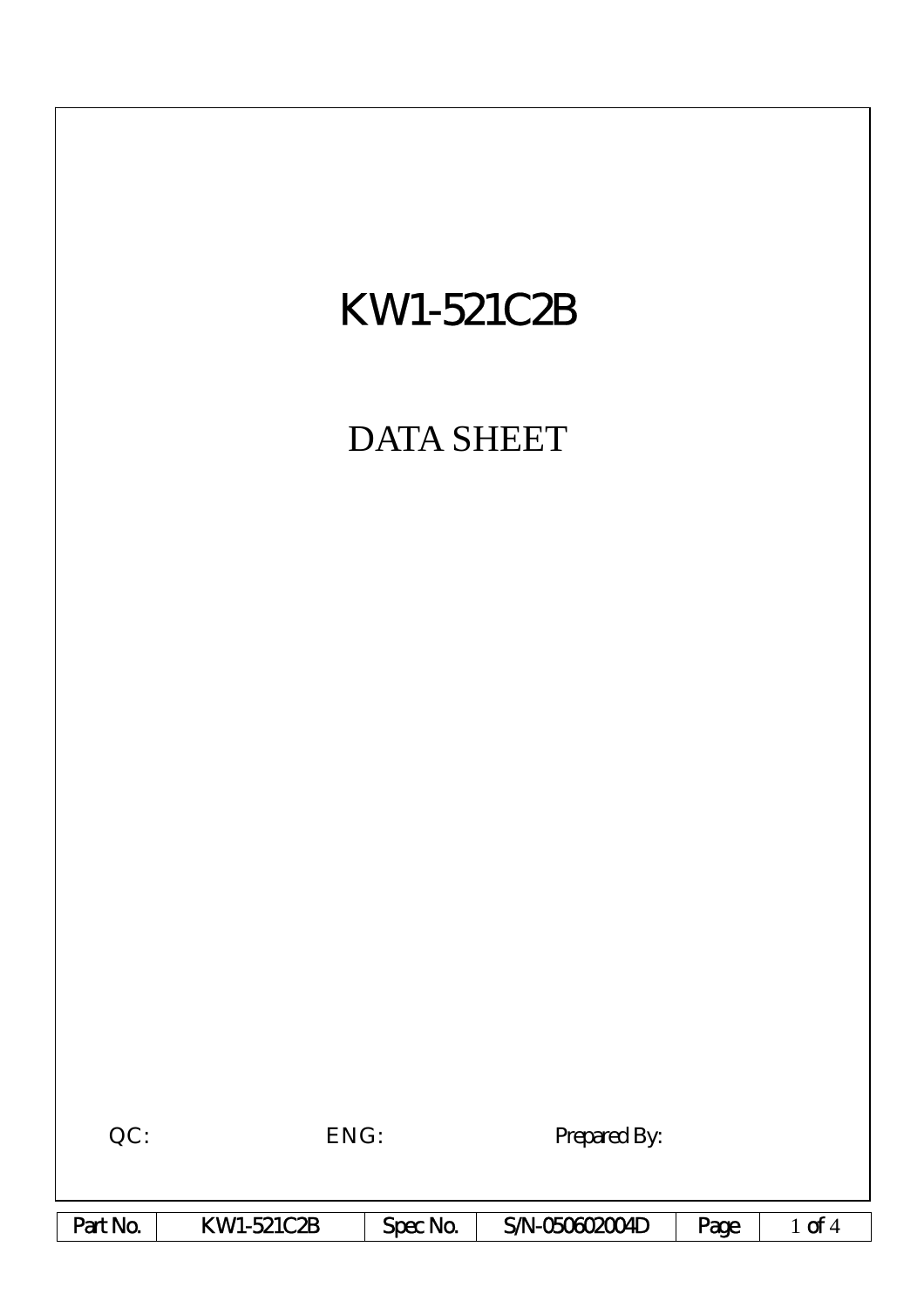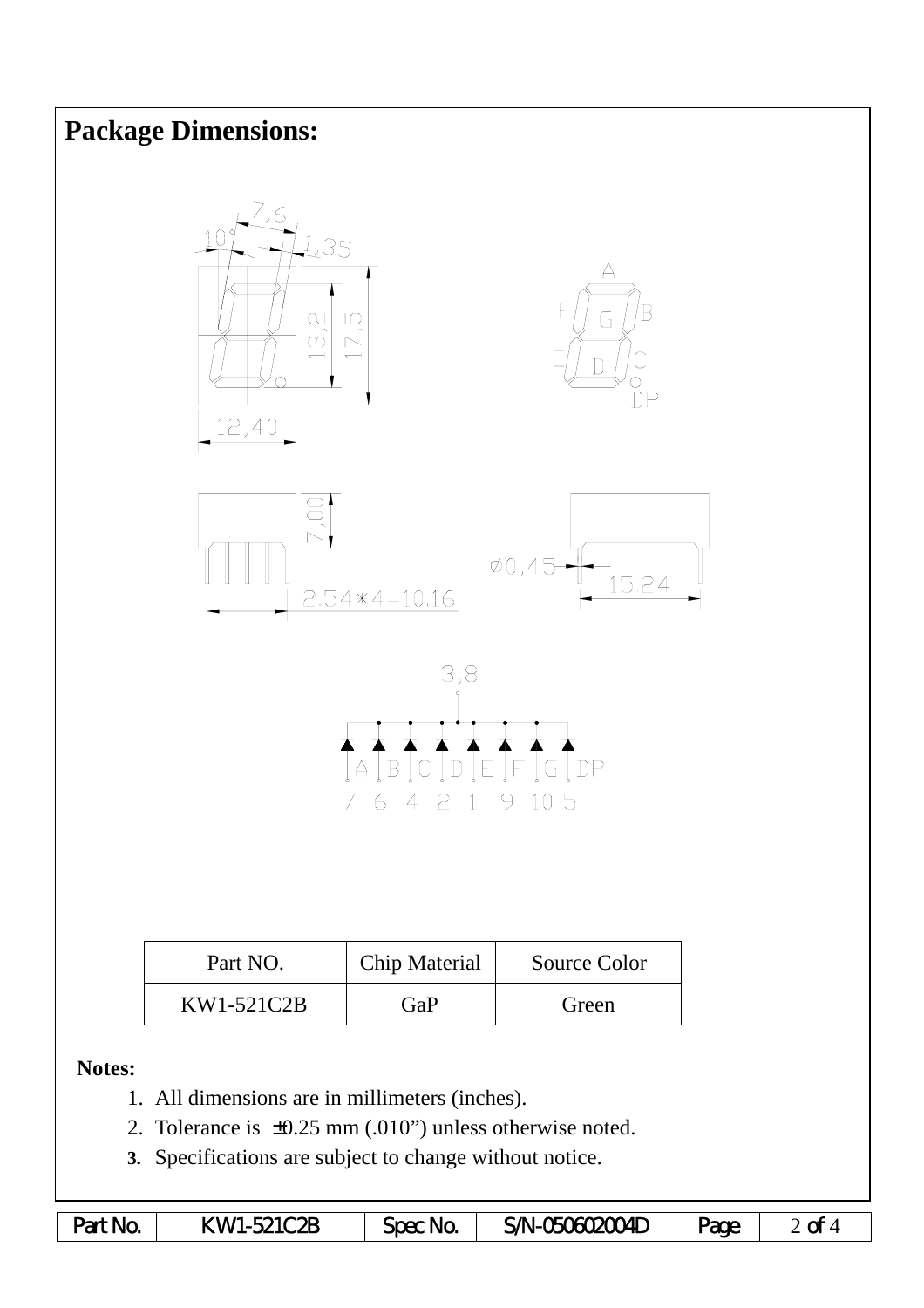| <b>Absolute Maximum Ratings at Ta=25</b>                           |                      |     |  |  |  |  |  |
|--------------------------------------------------------------------|----------------------|-----|--|--|--|--|--|
| Parameter                                                          | MAX.                 |     |  |  |  |  |  |
| Power Dissipation                                                  | 100                  | mW  |  |  |  |  |  |
| Peak Forward Current<br>(1/10 Duty Cycle, 0 1ms Pulse Width)       | 100                  | mA  |  |  |  |  |  |
| Continuous Forward Current                                         | 50                   | mA  |  |  |  |  |  |
| Derating Linear From 50                                            | Q <sub>4</sub>       | mA/ |  |  |  |  |  |
| Reverse Voltage                                                    | 5                    | V   |  |  |  |  |  |
| Operating Temperature Range                                        | $-40$<br>$to +80$    |     |  |  |  |  |  |
| Storage Temperature Range                                          | $-40$<br>$to+80$     |     |  |  |  |  |  |
| Lead Soldering Temperature<br>$[1.6mm.03$ <sup>"</sup> ) From Body | for 5 Seconds<br>260 |     |  |  |  |  |  |

## **Electrical Optical Characteristics at Ta=25**℃

| Parameter                | Symbol      | Min | Typ            | Max. | Unit    | <b>Test Condition</b> |
|--------------------------|-------------|-----|----------------|------|---------|-----------------------|
| Luninous Intensity       | $I_{v}$     | 7   | 15             | 25   | md      | $I = 20mA$ (Note 1)   |
| Peak Emission Wavelength | p           | 563 | 568            | 573  | m       | $I = 20mA$            |
| Spectral Line Half-Width |             | 25  | $\mathfrak{D}$ | 35   | m       | $I = 20mA$            |
| <b>Forward Voltage</b>   | $V_{\rm f}$ | 1.7 | 22             | 26   | V       | $I = 20mA$            |
| Reverse Current          | $I_{\rm R}$ |     | --             | 100  | $\mu$ A | $V_R = 5V$            |

## Notes:

1. Luminous intensity is measured with a light sensor and filter combination that approximates the CIE eye-response curve.

| Part No. | KW1-521C2B | Spec Na | SAN-050602004D | <b>age</b> | ~<br>ີ |
|----------|------------|---------|----------------|------------|--------|
|----------|------------|---------|----------------|------------|--------|